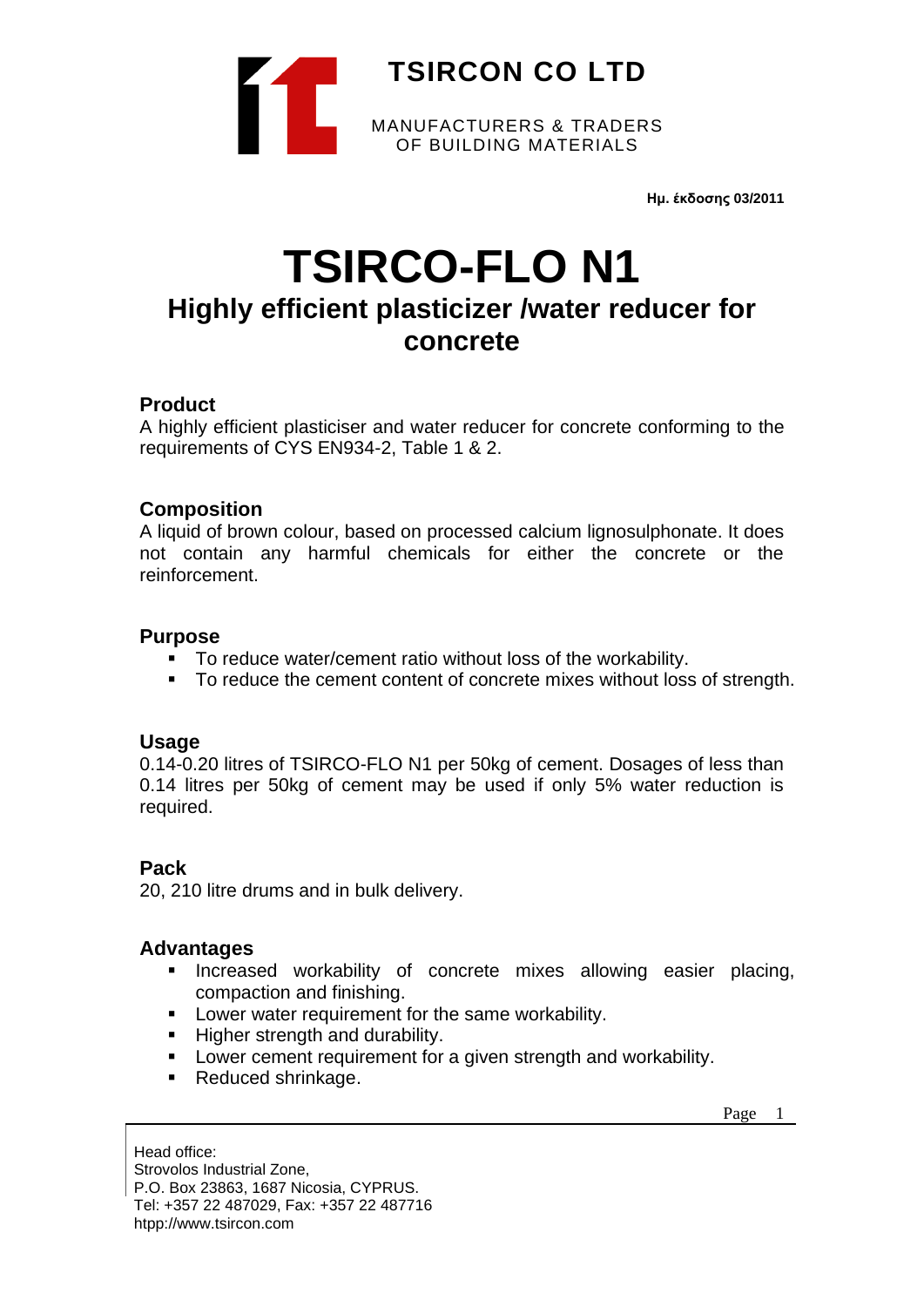

#### **Introduction**

TSIRCO-FLO N1 is a plasticising admixture for concrete and mortars specially formulated to ensure that cement is used more efficiently. It works by dispersing agglomerates of the cement, which are formed during the mixing process. By breaking down these agglomerates TSIRCO-FLO N1 ensures that cement particles are evenly dispersed throughout the concrete mix and the result is a more efficient economic use of the cement.

#### **Use in Concrete**

TSIRCO-FLO N1 is an efficient low cost plasticiser for concrete and may be applied to concrete mixes to give any of the following benefits or a combination of them.

- **1.** *Water reducer:* The workability of concrete mixes can be kept unchanged while the use of TSIRCO-FLO N1 into the concrete mix reduces the required quantity of gauging water by 10%-20%. This in effect brings about higher strengths and a more durable concrete.
- **2.** *Workability aid:* The workability of concrete mixes can be greatly improved incorporating TSIRCO-FLO N1 into the mix, without increasing the quantity of the gauging water.

The result is a mix that can be placed and compacted more easily saving time and labour. In addition, TSIRCO-FLO N1 produces a denser concrete, which is less permeable to water.

**3.** *Cement economy:* TSIRCO-FLO N1 can be incorporated into concrete mixes to reduce cement requirements thus reducing costs. An 8-12% reduction of cement for nominal 300kg mix can be obtained without loss of workability or strength. Such corresponding mixes incorporating TSIRCO-FLO N1 are more durable than control mixes under freezing and thawing.

All the above benefits can be used incorporated for all types of concrete works, especially in difficult placing conditions where maximum workability with minimum water/cement ratio is required. The use of TSIRCO-FLO N1 in such situations will prevent shrinkage and surface laitance, at the same time reducing permeability and improving durability. TSIRCO-FLO N1 will also improve poor concrete mixes, which are made from low quality aggregates having a higher water demand.

Page 2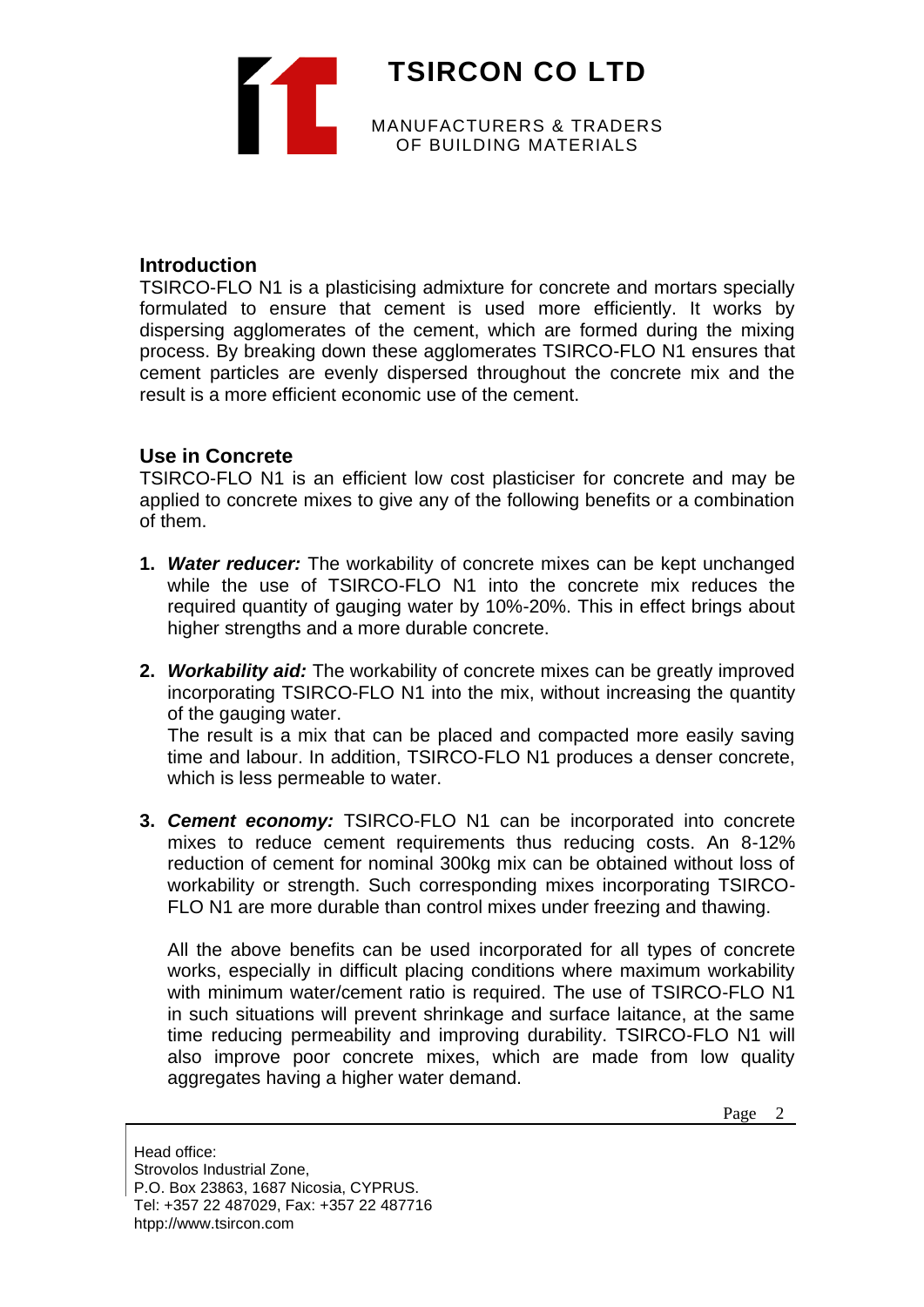

## **Typical Product Data**

*Physical state*: Liquid *Colour:* Brown *Specific Gravity at 20<sup>o</sup>C:* 1.17 Application Standard: EN 934-2:2009



#### **Compatibility**

TSIRCO-FLO N1 is compatible with Portland cement (Ordinary or Rapid Hardening) as well as with Alumina cement. For use with other cements, please apply to our Technical Department for advice. TSIRCO-FLO N1 may also be used together with other admixtures provided these are not mixed together but added separately to the mix.

## **Durability**

Concrete incorporating TSIRCO-FLO N1 presents greater durability against concrete not incorporating the admixture. This has been indicated by tests based on the BS 73/10489 Freeze/Thaw cycling method which has been carried out to determine the durability of concrete dosed with TSIRCO-FLO N1 both as a workability aid as well as a cement saver.

## **Dosage**

TSIRCO-FLO N1 comes ready for use and should be added to the mix together with the gauging water. Sufficient time should be allowed for the mixing of the concrete to ensure that TSIRCO-FLO N1 has been thoroughly and evenly dispersed through the mix.

The dosage rate for TSIRCO-FLO N1 is 0.14 litres per 50kg of cement (0.28% wt. of cement for normal concrete mixes). For some particular mixes the dosage rate might need to be increased slightly (up to 0.20 litres per 50kg of cement). A few trials with the proposed mix will determine the optimum dosage for each application.

It is recommended to use a dispenser for accurate dosing when TSIRCO-FLO N1 is to be used on large jobs.